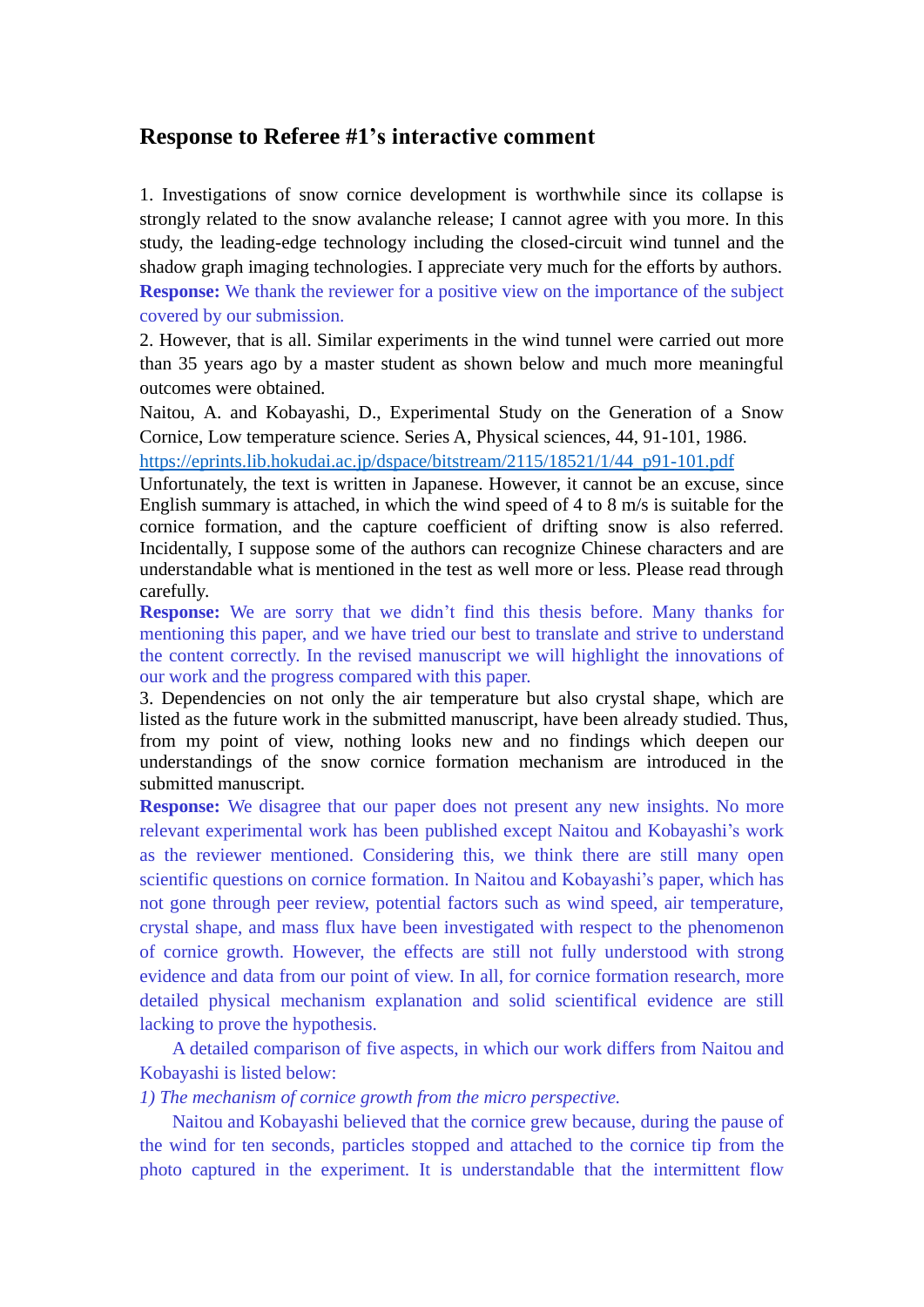facilitates the formation of the cornice.

However, a new mechanism was exposed based on our experimental results, i.e., the cornice formation in a steady and continuous wind condition, as is shown in Figure 3(a) in the manuscript. From this perspective, cornice formation is a result of a dynamic mass balance between deposition and erosion. The particles stop and stick on the cornice because of sudden wind speed decreases near the edge. *2) The suitable wind condition for cornice formation*

Both Naitou and Kobayashi's work and our experimental results proposed that snow cornice only grows under a suitable wind speed range. The values are not exactly the same which is caused by the effects of different snow surfaces and environmental conditions. The key point is that, compared with Naitou and Kobayashi's work, we proposed a clearer physical explanation for the suitable wind speed range and a reasonable method to link with field data.

In our study, we did the single variable (wind speed value) controlled experiments in the cold lab. We kept the air temperature as a constant value meanwhile changing the wind speed from 3 m  $s^{-1}$  to 6.5 m  $s^{-1}$  by the step of 0.5 m  $s^{-1}$  continuously. We recorded the whole process of cornice formation using a camera and analyzed the data by an image analysis program automatically. We calculated the cornice growth rates both in length and thickness (while Naitou and Kobayashi only measured the bulk volume growth rate), as well as the erosion rates in length and thickness (after without seeding). Overall, we not only summarized the general rules for cornice growth but also explained the phenomenon that cornices grow at moderate wind speeds from the physical view of the interaction of deposition and erosion. Moreover, Naitou and Kobayashi proposed that the cornices grow only under  $4-8 \text{ m s}^{-1}$  (for 1m height in the site field and 0.5 m in the wind tunnel), while Vogel (2012) proposed that the cornice can grow when the wind speed is between  $12-30$  m s<sup>-1</sup> and scouring can occur when maximum hourly wind speed is as low as  $15 \text{ m s}^{-1}$ . Hancock (2020) used  $5 \text{ m s}^{-1}$  as a conservative lower threshold for cornice accretion, which is the threshold wind speed of snow particles entrainment. To figure out the huge gaps among these field observations, we proposed a non-dimensional method to link the gaps between the wind tunnel and the field observations, which could be used as the estimation in field on the threshold wind speed for snow cornice accretion or erosion.

From Naitou and Kobayashi's work, we can not generalize and use the wind at a certain height as an environmental parameter condition to determine the formation of snow cornice because the boundary layer flow state differs in different environments. Even with the simplest logarithmic profile to characterize the airflow near-surface, the differences in roughness lengths can lead to inconsistent conclusions.

Actually, the friction velocity is more closely related to the particle motion near the surface. Moreover, as a combined effect of the snow accumulation and erosion, cornice accretion is also associated with threshold friction velocity. Thus, the nondimensional wind speed value proposed in our work is more universal.

## *3) Experimental setup and instruments*

In our study, we recorded the whole cornice formation by implementing a stateof-art technology: the shadowgraphy method. We also created a particle-recognition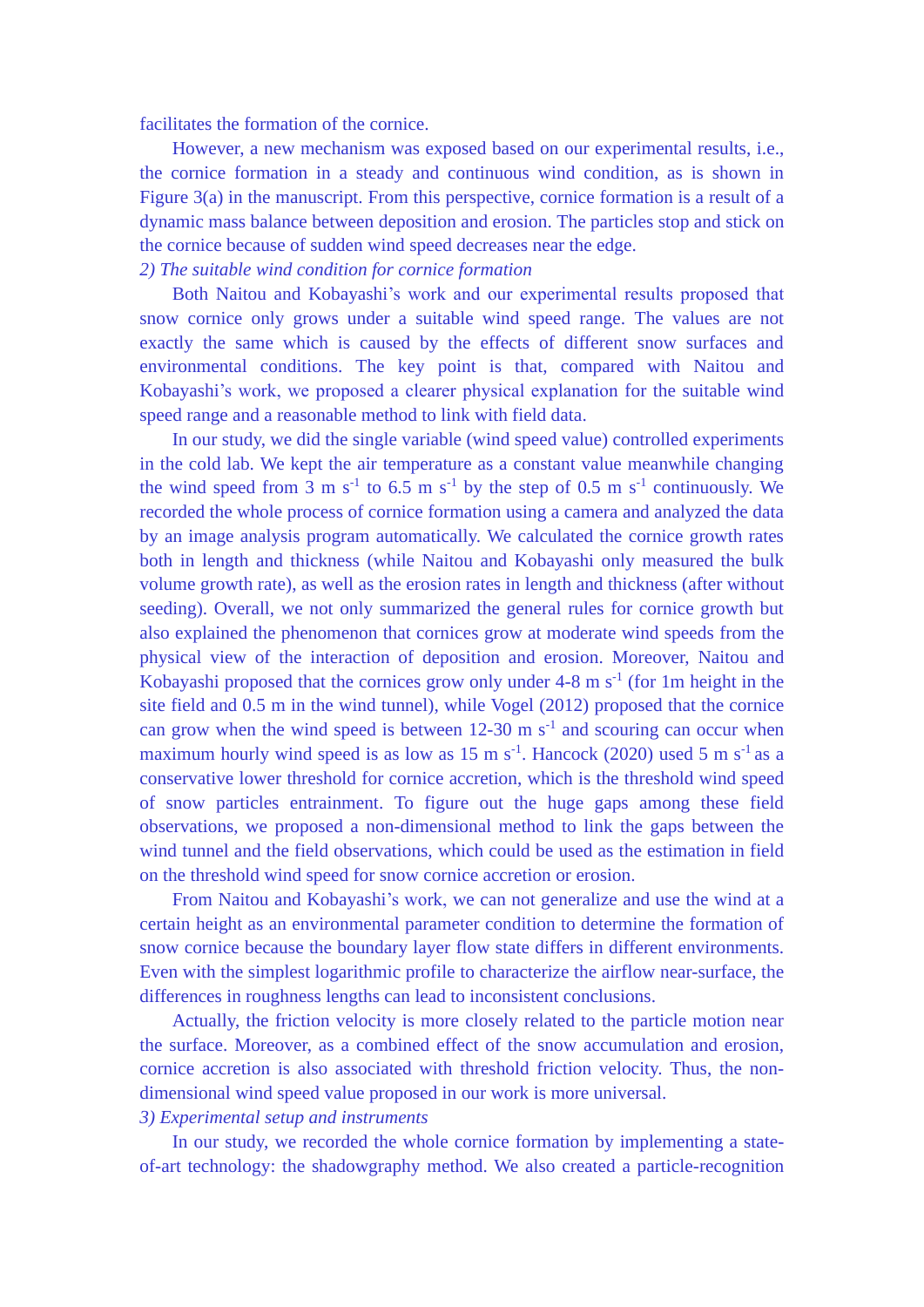program that could analyze a series of images recorded automatically.

Compared to Naitou and Kobayashi's work, our instrument is more advanced, and the results allow for stronger interpretations. Using this method, we calculated the cornice growth rates in length and thickness, respectively, and found the link between the growth rate and the corresponding erosion/deposition rates.

*4) Effect of temperature and crystal shape on the cornice formation*

In Naitou and Kobayashi's work, they have shown the particle size distribution in different air temperature conditions using the shape factor method, and concluded that cornice grows under a temperature between 0 and -20  $\degree$ C, and the new snow in an irregular dendriform shape is more appropriate for the cornice formation than aged round snow.

We also tested the factors of wind speed, air temperature, and crystal shape that influence the cornice formation in the wind tunnel experiment. From the experimental results, we have concluded that the air temperature and snow crystal shape do have influences on the cornice formation process (which are not shown in this manuscript) but not as strong as the wind speed. Thus, we only analyzed the wind effects in the manuscript, and focuses on wind conditions and the internal physical mechanism of cornice formation. In the revised manuscript, we added these sentences: "Except for the suitable wind speed, snow cornice growth also depends on the air temperature and snow crystal shape which has been described by Naitou and Kobayashi (1986). To verify this point, we did the experiments with environmental temperatures of -20 ℃, - 15 ℃, -10 ℃, -5 ℃, 0 ℃, and with snow of different densities and crystal shapes. The results showed that snow cornice can grow under all kinds of air temperatures, and fresh snow is more beneficial than old snow for cornice growth. However, due to the particle collision and fragmentation in the experiment during the experiment, it is difficult to precisely measure the crystal shape of each particle that will stick on the cornice. Thus, we do not in detail investigate crystal shape in this contribution." *5) The collection rate of snow*

The collection rate is the ratio of cornice mass increase rate and the drift snow transport rate, which can reveal the efficiency of snow cornice formation with a particular value of mass flux of drift snow. In Naitou and Kobayashi's work, snow particles are collected in the pit below the cornice. The collection rate gets maximum when the Q is between 1-10 g  $m^{-1} s^{-1}$ , and its value is no more than 0.1. In our manuscript, the collection rate of cornice decreases with increasing drift rates for higher wind speeds. These two collection rates are actually the same in the method which is to calculate the captured ratio of particles that flow around the cornice. They are different in magnitude values because of different experimental system settings.

However, in our work, we proposed that the collection rate cannot determine the maximum growth rate of snow cornice. Actually, cornice growth is the combined effects of the deposition and erosion processes (shown in Figure 4(a) in the manuscript).

In summary, compared to Naitou and Kobayashi's work, we obtained the following new results, which deepens the understanding of the snow cornice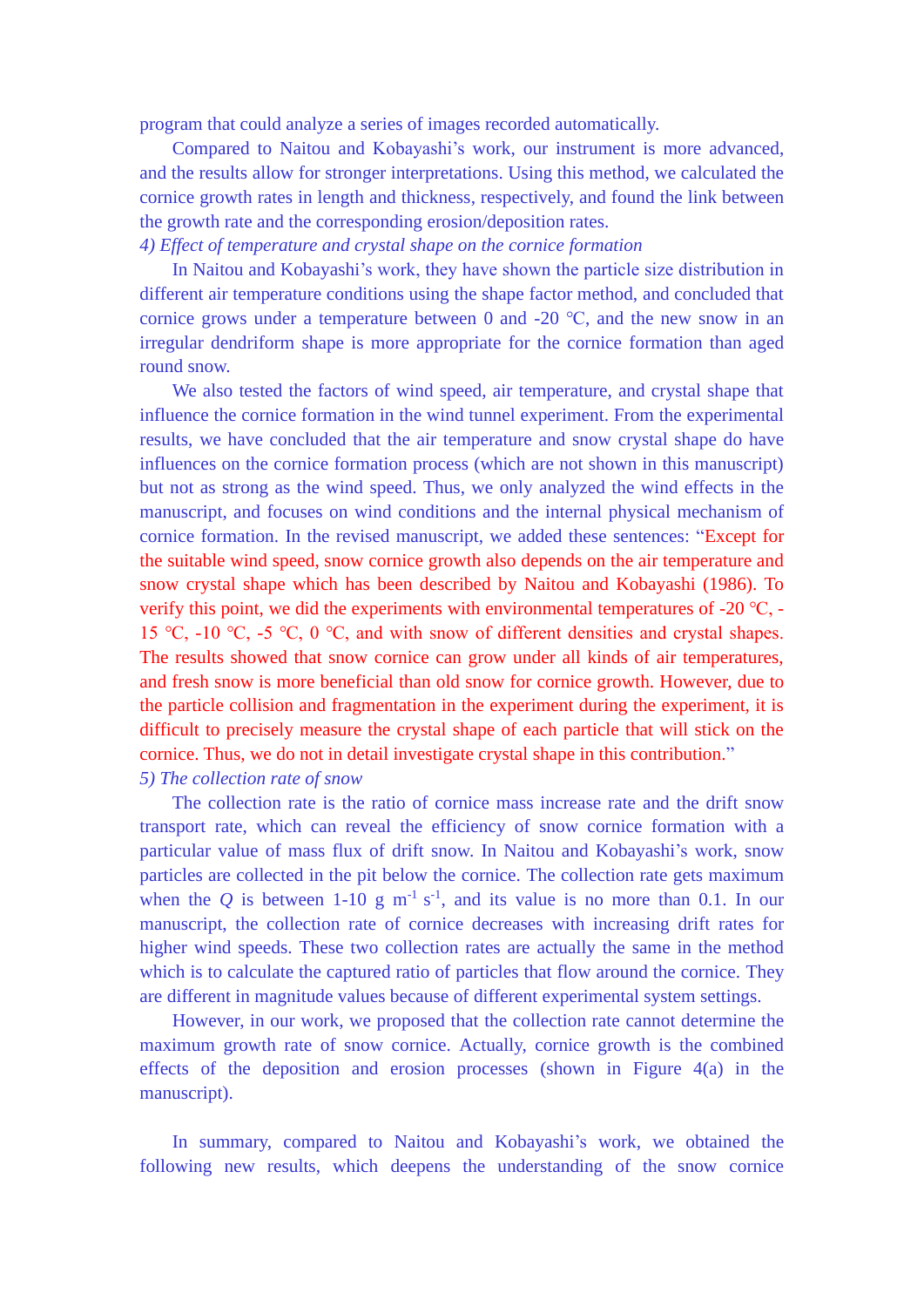formation mechanism by quantitative analysis of the macro variables:

1) Offering an explanation why cornices only grow at suitable wind speeds. From the macro view, cornice growth is the dynamic mass balance between deposition and erosion. The wind speed range is limited by the comprehensive effects of drifting snow deposition and erosion on the edge of the ridge.

2) Finding different rates between cornice's horizontal and vertical growth rates in two stages of snow cornice growth.

3) Finding that the collection rate of snow cornice growth decreases with increasing wind speed, and it cannot determine the wind speed value for cornice maximum growth rate.

4) Proposing a comprehensive estimation method of the threshold wind speed value for the cornice accretion to link gaps between the field and wind tunnel experiment, combining the macro variables and the observation data.

4. Further, the discussions, in which authors argue the similarities between the wind tunnel experiments and the observations in the fields, look odd. As is common for the researchers working on blowing/drifting snow, the blowing threshold wind speed in nature is around 5 m/s at 2 to 3 m high (not 11 m/s!), which roughly corresponds to the friction velocity of 0.2 to 0.3 m/s. If you assume, Ut 0.4m=3.2 m/s in the wind tunnel corresponds to Ut2.8m=11m/s in the field, friction velocity and the roughness length will be calculated extremely large (roughly u\*=2.4 m/s, z0=0.235m !!; in usual former should be 0.3 to 0.4 m/s and the latter the order of 10-4 m). Thus, discussions below line 175 in this manuscript sound meaningless.

**Response:** Sorry for the misunderstanding we have caused. Indeed, in order to compare with the field site observation, the wind speeds were normalized using the threshold wind speed of cornice accretion in different cases. Actually, the measurement site of wind velocity is not directly over the ridge. For the field observation, it comes from an automatic weather station - Gruvefjellet meteorological station (464 m a.s.l.), located centrally on the plateau, 300 m from the study site, where the cornice study site is along the edge of the plateau mountain Gruvefjellet  $\sim$ 460 m above sea level (a.s.l.)]. For our experiment, the wind velocity is measured by MiniAir which is located at the entrance of S2, with a height of 0.4 m, while the cornice study area is 0.5 m downward, with a height of 0.125 m. From the experiment, we noticed that from the moment the drifting snow started, the cornice grew. Thus, we defined the threshold speed as the wind speed when drifting snow starts, as well as cornice starts to grow.

We used the **nondimensionalization method** to unify the wind speed range between field studies and our laboratory works, using the threshold speed. In our experiments, the cornice accretion starts after the wind speed exceeds the threshold wind speed  $(3.2 \text{ m s}^{-1})$ with enough snow supply, and no cornice formation when the wind speed is below it (e.g.,  $3.0 \text{ m s}^{-1}$ ). In field observation, Vogel et al. (2012) surmised that cornice accretion proceeded during both entire snow seasons (46 h in 2008/2009, 54 h in 2009/2010), when wind speeds averaged 12 m  $s^{-1}$ , with a minimum of at least 10 m  $s^{-1}$ , marking the lower limit of the cornice accretion; Eckerstorfer et al. (2012) measured that the initial cornice accretion started along the plateau edge during the first snowfall (10-12, Oct. 2010) with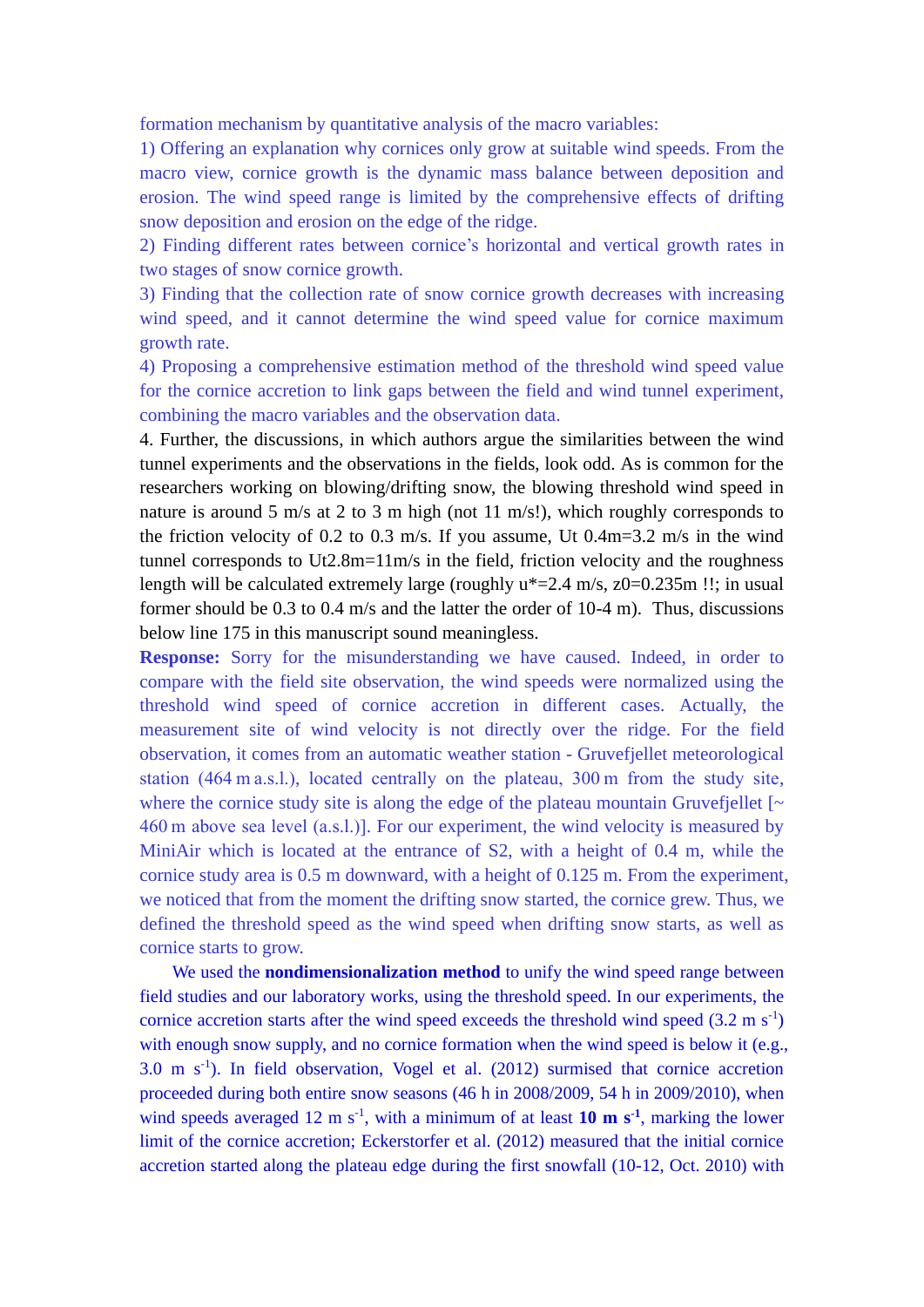maximum wind speeds of  $11 \text{ m s}^1$ , which is lower than the observation result of Vogel et al. (2012). Thus, by analyzing the time series of wind speed data from Gruvefjellet meteo station [\(http://158.39.149.183/Gruvefjellet/index.html\)](http://158.39.149.183/Gruvefjellet/index.html), we can conclude that the corresponding averaged wind speed is about  $7.37 \pm 0.97$  m s<sup>-1</sup> (and mean friction velocity is about 0.288 m s<sup>-1</sup> using  $z_0 = 10^{-4}$  m) when the maximum wind speed is in the range of 10.5~11.5 m s<sup>-1</sup>. Considering the harder snow surface in Gruvefjellet (Eckerstorfer et al., 2012), this wind speed value is comparable to the threshold wind speed in previous literature. For the wind in the field is more gusty and turbulent compared to the wind tunnel, the actual threshold wind speed value for cornice growth in the non-dimensional calculation should equal the maximum value of the threshold wind speed measured in the field, according to the study of Li et al. (2020, DOI: 10.1029/2019GL086574). Thus, we chose the maximum wind speed value  $11 \text{ m s}^{-1}$  as the comparison value with the threshold wind speed in our laboratory experiment where the wind condition is stable and steady. The nondimensional velocity is then defined as:  $\tilde{u} = \frac{u_{ref}}{u_{ref}}$  $\frac{u_{ref}}{u_{t\_ref}} = \frac{u_*}{u_*}$  $\frac{u_*}{u_{*t}}$ , in which  $u_{ref}$ ,  $u_*$  are

the wind speed at the measurement height and friction velocity, respectively, and  $u_t$  ref.  $u_{\ast t}$  are the corresponding threshold wind speed at the measurement height and threshold friction velocity, respectively.

To avoid misunderstanding, we revised the description of lines 172 to 178 as: "Estimates of the threshold wind speeds for cornice accretion (Vogel et al., 2012; Hancock et al., 2020) are compromised by temporal or spatial constraints on data acquisition. Based on this, we made an estimation of the appropriate wind speed using a non-dimensional method to unify the wind speeds in the wind tunnel and fields. The non-dimensional mass concentration of snow particles can be estimated in the following steps:

1) Dimensionless wind speed  $\tilde{u}$  can be calculated as the ratio of wind speed at the measured site relative to the threshold wind speed measured at the site when the cornice starts to grow:  $\tilde{u} = \frac{U_{0.4}}{U_{0.4}}$  $\frac{U_{0.4}}{U_{0.4t}} = \frac{U_{2.8}}{U_{2.8t}}$  $\frac{U_{2.8}}{U_{2.8t}} = \frac{u*}{u*}$  $\frac{u^*}{u^*t}$ . Here 0.4 m represents the sensor height in

our experiment, 2.8 m represents the weather station wind speed measurement setup height in Gruvefjellet, and \* represents the friction velocity over the cornice. In the field observation, Vogel et al. (2012) surmised that cornice accretion proceeded during both entire snow seasons (46 h in 2008/2009, 54 h in 2009/2010), when wind speeds averaged 12 m  $s^{-1}$ , with a minimum of at least 10 m  $s^{-1}$ , marking the lower limit of the cornice accretion; Eckerstorfer et al. (2012) measured that the initial cornice accretion started along the plateau edge during the first snowfall (10-12, Oct. 2010) with maximum wind speeds of  $11 \text{ m s}^{-1}$ . Considering more gusty and turbulent winds in the field, the maximum value for threshold wind speed is more comparable to our laboratory data (wind flow is more stable), we chose  $11 \text{ m s}^{-1}$  as the threshold wind speed in the field. Thus, dimensionless snow transport rate on the flat surface  $\widetilde{Q} = \frac{gQ}{g}$  $\frac{gQ}{\rho_a u_{\tau t}^3}$  can be calculated as

a function of the dimensionless wind velocity  $\tilde{u}$ . Several common formulas of the function are shown in Table 4."

We also added content to discussions: